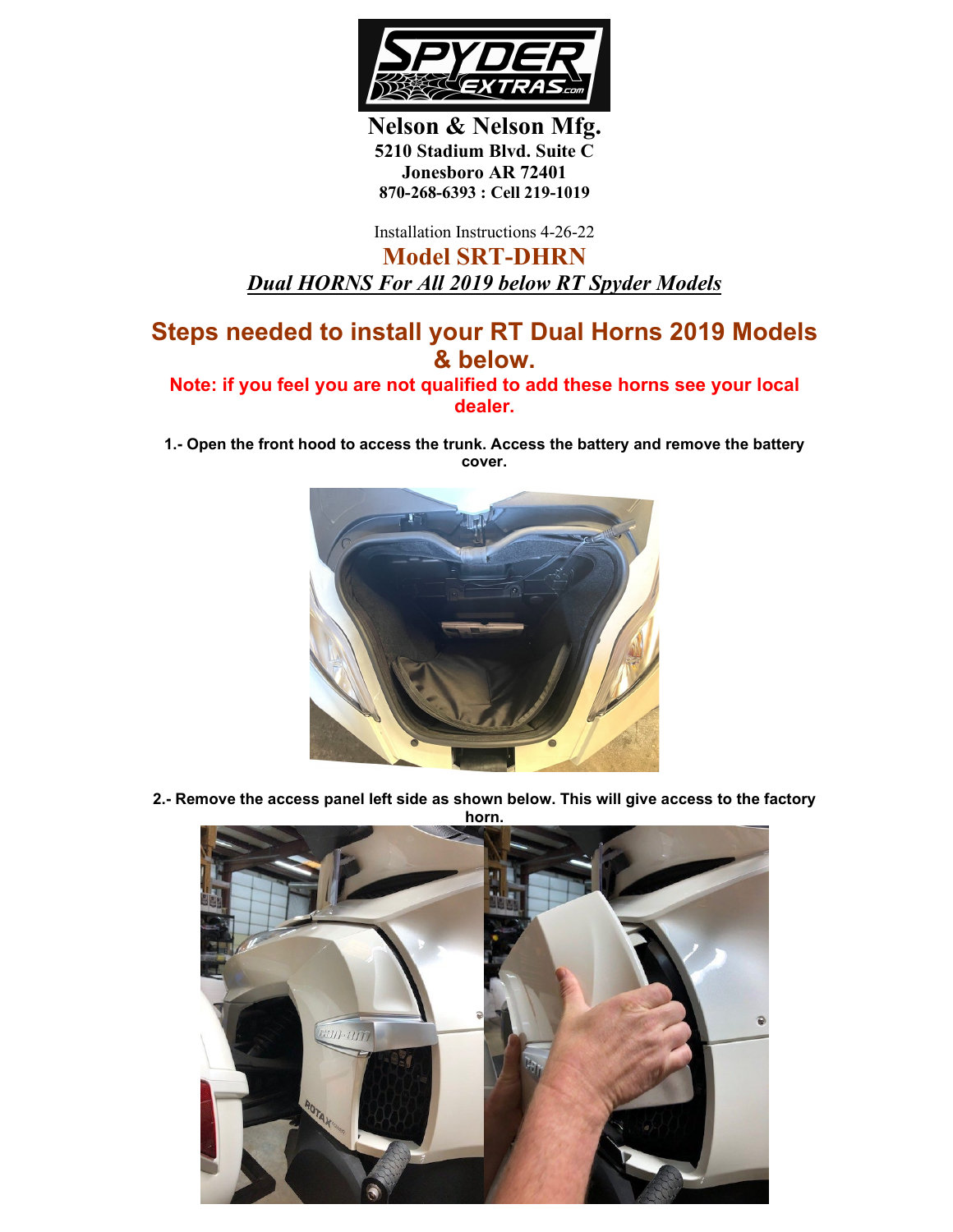**3.- Once the left side panel is removed located the factory horn. Remove the factory horn and located the horn wires to set them aside.** 



**4.- Take the new horn kit with the new bolt and spacer provided and locate the new kit in the same place as the factory. The dual horns will have both horns openings pointing down.**